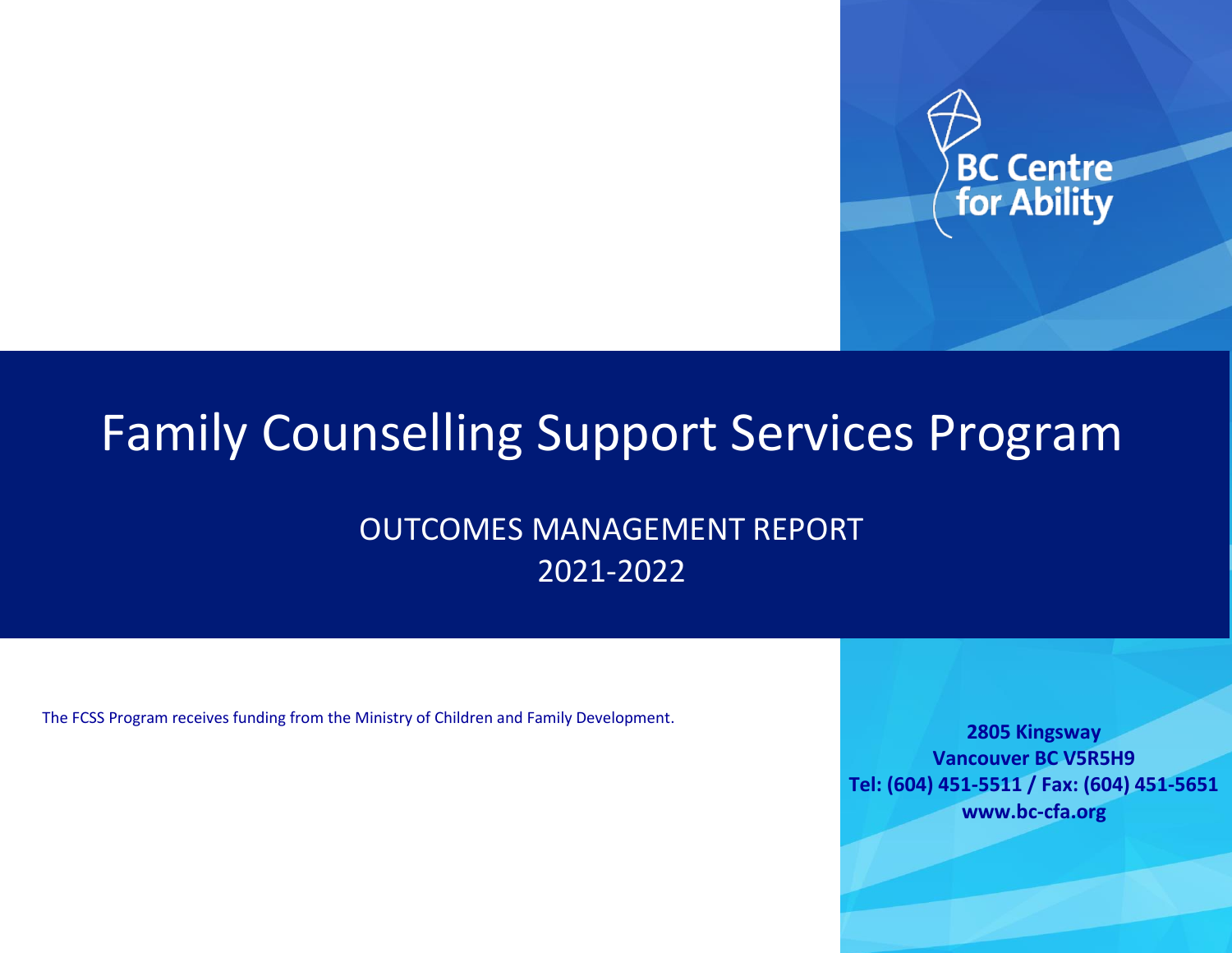## **TABLE OF CONTENTS**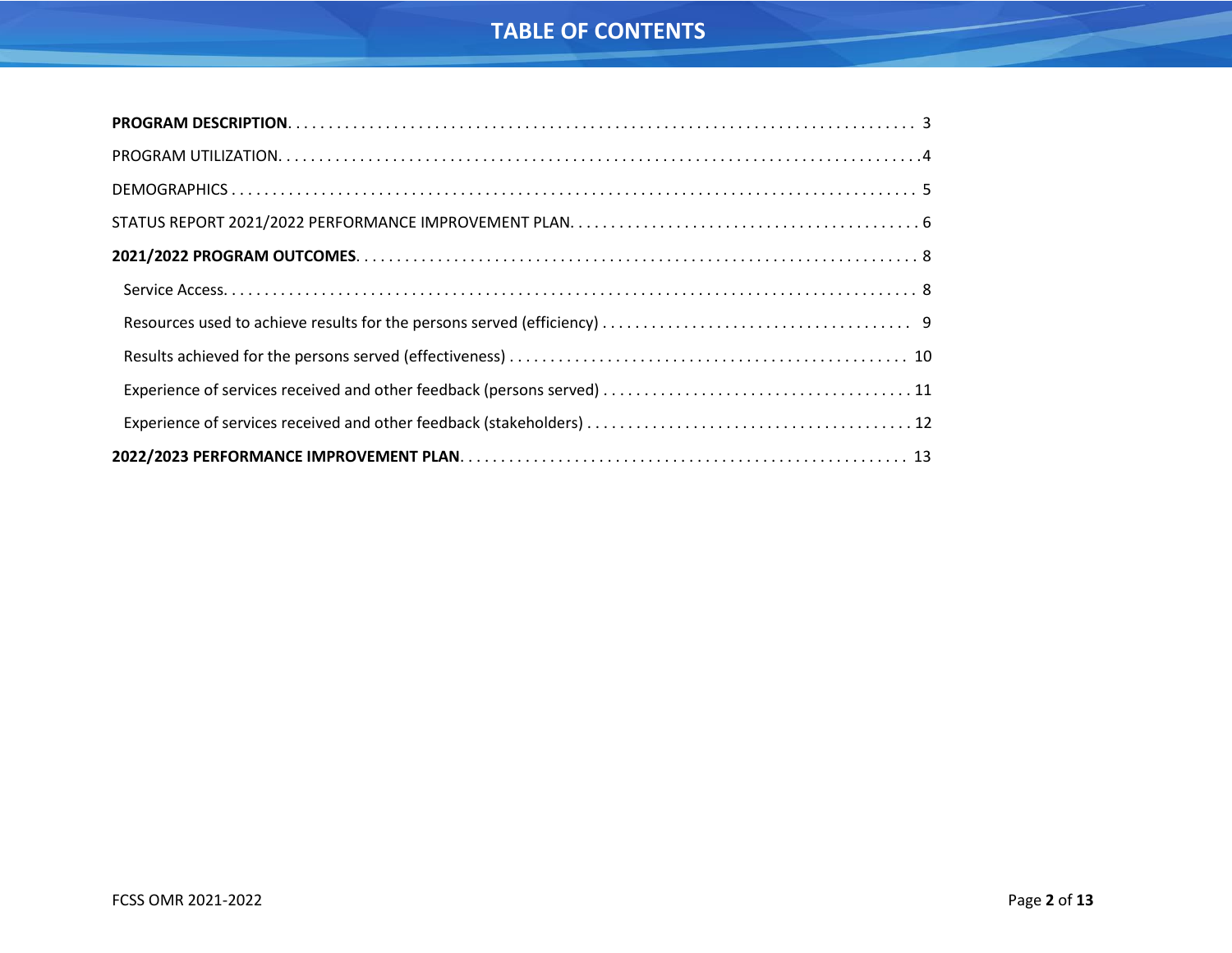## **PROGRAM DESCRIPTION**

#### <span id="page-2-0"></span>**Program Overview:**

The Family Counsellor Support Services program, established in fall 2018, is provided for families living in the Burnaby or New Westminster Region, who have a Child and Youth with Special Needs (CYSN) Social Worker. The Family Counsellor provides up to 6 months of counselling for couples, family units, siblings and children/youth that have extra challenges. This report covers the second full program year.

#### Services include:

- Counselling for couples, family units, siblings and children/youth that have extra challenges
- Information and educational workshops
- Provision of resource information

#### **Program Goals:**

- To maintain and enhance the stability of families who have a child/youth with extra needs
- To decrease frustration and increase success of children with extra challenges through development of social-emotional competencies
- To ensure families have an ongoing network of support and access to community resources
- To increase parents' knowledge about their child's support needs
- Support siblings of children with support needs

#### **2021/2022 Program Highlights**:

- Family Counsellor provided mindfulness and self-compassion training for all BCCFA staff during Child and Youth Mental Health Week
- Family Counsellor developed Active Rescue crisis (virtual care) policy for BCCFA
- Family Counsellor provided clinical consultation to the BCCFA Supported Child Development Program
- Implemented Salesforce as primary record management system in October 2021
- Participated in BCCFA-wide early implementation of The 6 Fs of Childhood Development Framework
- Passed CARF Accreditation with no recommendations, achieved by only 3% of organizations
- Completed Sarah Ward Executive Functioning Training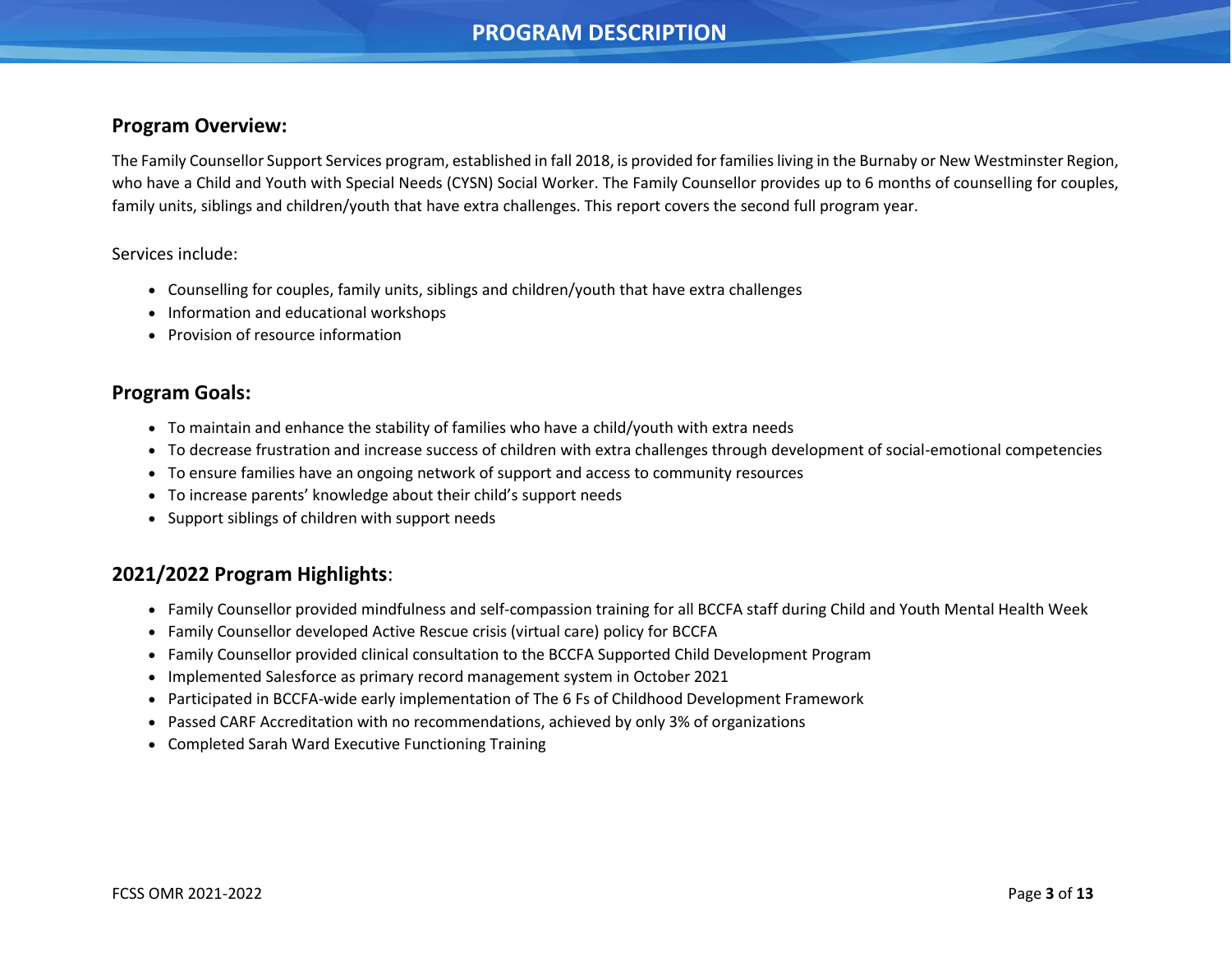<span id="page-3-0"></span>

| <b>Program Utilization Data</b> | $2021 -$<br>2022 | $2020 -$<br>2021 | 2019-<br>2020 |
|---------------------------------|------------------|------------------|---------------|
| Active clients                  | 34               | 31               | 45            |
| New intakes                     | 22               | 13               | 23            |
| Number discharged from Program  | 33               | 21               | 24            |

| <b>Direct Service Delivered:</b>             | $2021 -$ | $2020 -$ | $2019 -$ |
|----------------------------------------------|----------|----------|----------|
|                                              | 2022     | 2021     | 2020     |
| Total hours of family/client<br>intervention | 404      | 801      | 619      |

**Figure 2: Direct Service Hours**

**Figure 1: Program Utilization** 



#### **Analysis of Program Utilization**

- In 2021/2022 there were 11 "no service" discharges from the program. For a variety of reasons including family scheduling conflicts, crises, and changes in family circumstances meant that families were unable to engage with counselling services at the time of referral.
- Unfortunately, this means that the time spent attempting contact, doing intake assessments, and contact attempts delayed other referrals to the program
- The number of clients includes 4 sets of siblings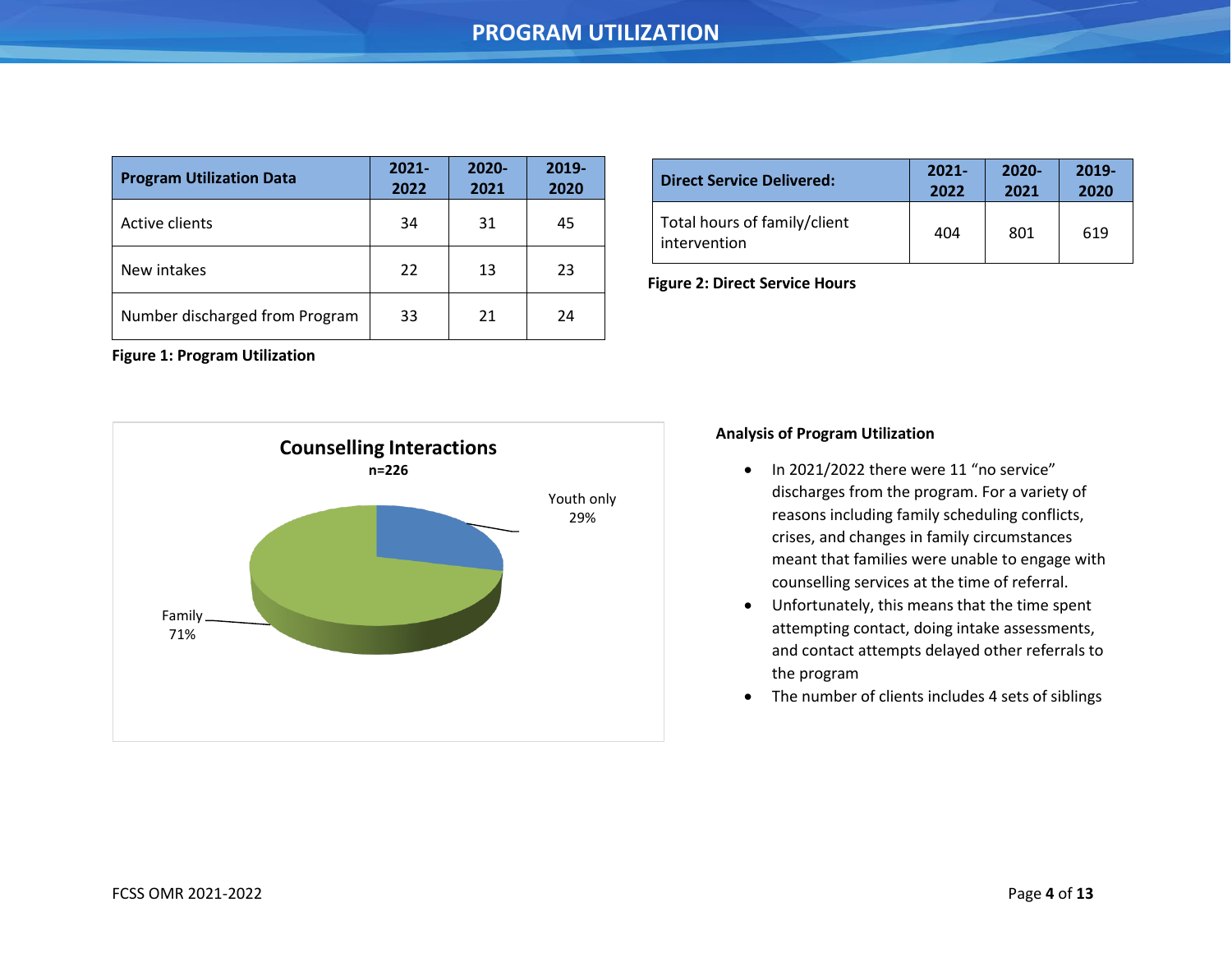### **DEMOGRAPHICS**

<span id="page-4-0"></span>





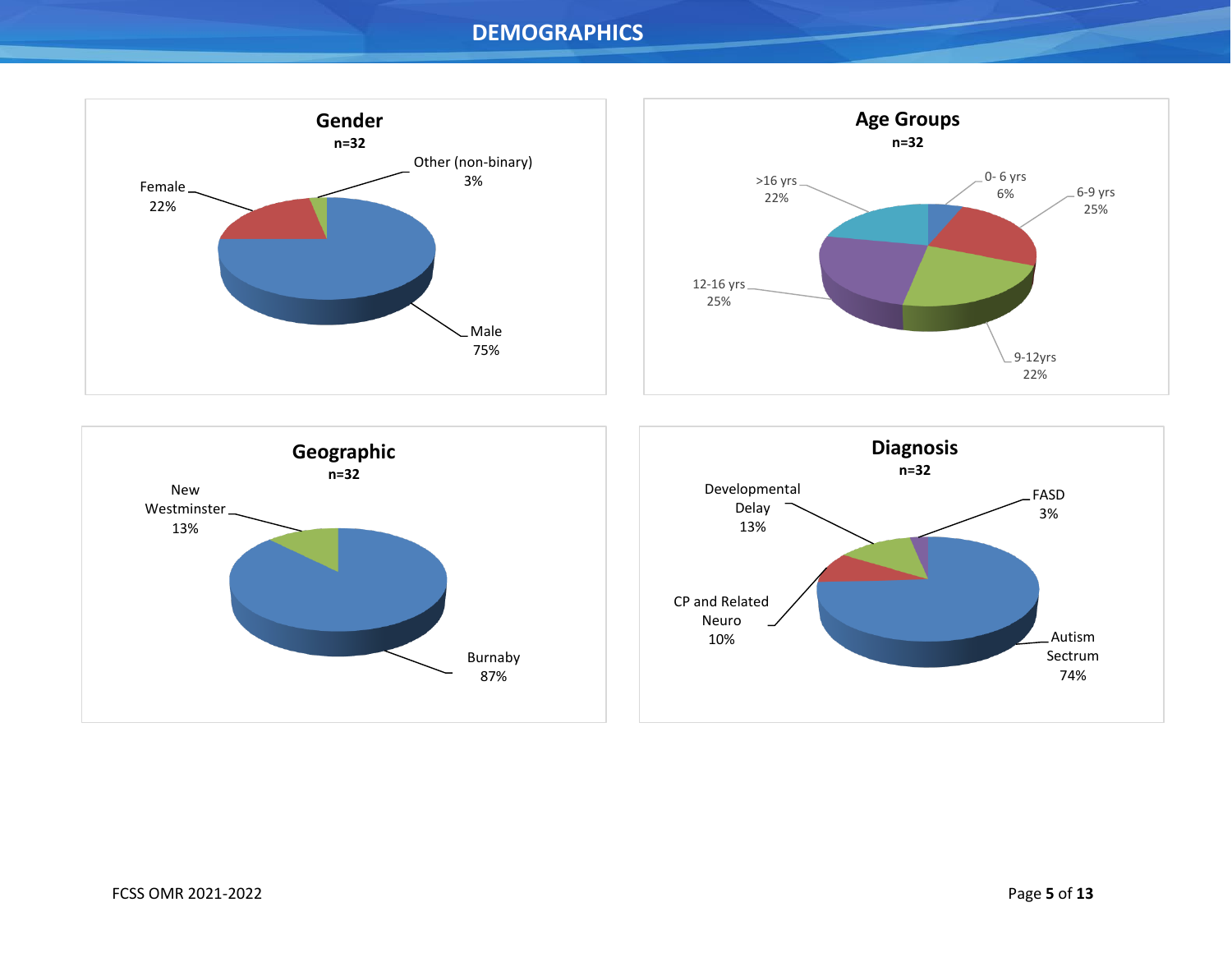<span id="page-5-0"></span>

| <b>Area for Improvement</b>                                                                                                                                                                                                                                     | <b>Action Plan</b>                                                                                                                                                                                                                                       | <b>Results</b>                                                                                                                                                                                                                                                                                                                   |
|-----------------------------------------------------------------------------------------------------------------------------------------------------------------------------------------------------------------------------------------------------------------|----------------------------------------------------------------------------------------------------------------------------------------------------------------------------------------------------------------------------------------------------------|----------------------------------------------------------------------------------------------------------------------------------------------------------------------------------------------------------------------------------------------------------------------------------------------------------------------------------|
| To improve access to services, improve<br>virtual service delivery by reviewing<br>current virtual service platform.                                                                                                                                            | Target: Consult with MCFD partners about most<br>appropriate platform for service delivery by June<br>2021. Revise service delivery platform based on<br>outcome of this consultation.                                                                   | Discontinued: FCSS program opted to continue with<br>current platform due to MCFD privacy criteria.<br>Many families continued to opt for telephone<br>services.                                                                                                                                                                 |
| To improve efficiency, effectiveness, and<br>experience of persons served, offer groups<br>to clients and families involved with<br>Family Counselling Program in partnership<br>with other BCCFA programs.                                                     | Target: Develop group curriculum and schedule by<br>September 2021.<br>Implement group service provision in fall 2021.                                                                                                                                   | Discontinued: In discussion with MCFD partners,<br>FCSS opted not to offer groups during the<br>2021/2022 fiscal year. Clients of the FCSS program<br>will continue to be invited to other BCCFA parent<br>groups.                                                                                                               |
| To improve experience of stakeholders, we<br>will continue to focus on developing<br>feedback loops from community<br>partners. This will support our goal of<br>continuous input into ongoing<br>improvement initiatives for the Family<br>Counsellor program. | Target: Identify ways to receive and implement<br>continuous feedback from community partners<br>throughout the year as education and training are<br>provided, for example, use sessional evaluations for<br>more robust continuous input (March 2022). | Achieved and ongoing: Due to the small size of the<br>FCSS program, primary community partners are<br>MCFD/CYSN referral source. CYSN liaison is<br>consulted and updated regularly. CYSN liaison was a<br>community partner consulted by CARF Surveyor. In<br>future, CYSN team will receive BCCFA community<br>partner survey. |
| To improve effectiveness/results achieved,<br>implement effective, reliable data<br>collection methods in alignment with<br>other BCCFA program.                                                                                                                | Target: Collaborate with the Innovation,<br>Transformation and Quality team to evaluate and<br>re-assess data collection strategies (June 2021).                                                                                                         | Achieved: FCSS clients are included in BCCFA<br>Annual Survey.                                                                                                                                                                                                                                                                   |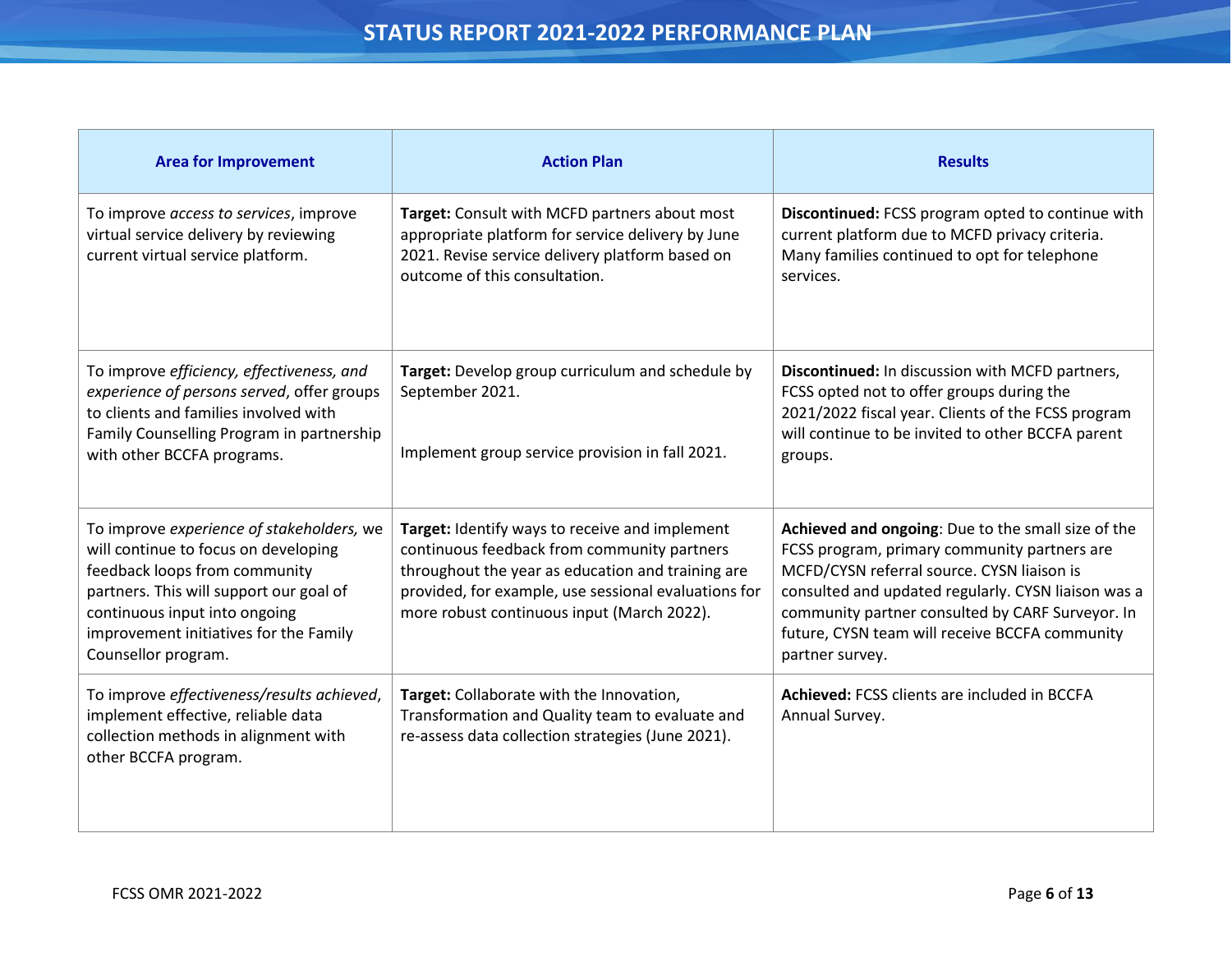| <b>Area for Improvement</b>                                                                                                                                                                     | <b>Action Plan</b>                                                                                                                                                                                                                                                                                                                                                                                                                                                                                                                                                                                                                                                                                                                                                                                                                                                                                                 | <b>Results</b>                                                                                                                                                                                                                                                                                                                                                                                                                                                                                                                                                                                                                                                                                                                                                                                         |
|-------------------------------------------------------------------------------------------------------------------------------------------------------------------------------------------------|--------------------------------------------------------------------------------------------------------------------------------------------------------------------------------------------------------------------------------------------------------------------------------------------------------------------------------------------------------------------------------------------------------------------------------------------------------------------------------------------------------------------------------------------------------------------------------------------------------------------------------------------------------------------------------------------------------------------------------------------------------------------------------------------------------------------------------------------------------------------------------------------------------------------|--------------------------------------------------------------------------------------------------------------------------------------------------------------------------------------------------------------------------------------------------------------------------------------------------------------------------------------------------------------------------------------------------------------------------------------------------------------------------------------------------------------------------------------------------------------------------------------------------------------------------------------------------------------------------------------------------------------------------------------------------------------------------------------------------------|
| To improve access, efficiency,<br>effectiveness, and experience of persons<br>served and stakeholders, the Family<br>Counsellor Program will move to the<br>Salesforce platform in summer 2021. | Target: Participate in platform development<br>meetings.<br>Shift all documentation, statistics, and reporting to<br>Salesforce platform.<br>• Reduce paper-based process costs by 80%<br>• Reduce the number of external tracking<br>documents from internal processes and ensure<br>Salesforce can track all required data in one<br>system (FCSS has 9 tracking sheets) goal is 0<br>• All documents will be available in a client's<br>preferred language and made accessible through<br>a client portal, if the family prefers a virtual option<br>• Reports for families will be easier to complete and<br>the program will see a reduction of 50% in<br>administrative steps required to complete reports<br>(we will achieve this by using tools such as Conga)<br>Provide parent education on use of Salesforce and<br>how to view child's goals and progress through use<br>of the online parent portal. | Achieved and ongoing: Salesforce platform was<br>implemented as primary documentation system as<br>of October 4, 2022.<br>Two program consents forms sunsetted in Oct<br>2021 with implementation of Salesforce.<br>Two Excel spreadsheets currently maintained<br>(client master/CYSN reporting and CRSP).<br>Actively used on a monthly due to required<br>submission but also serves as a verification tool<br>to monitor data and record accuracy on<br>Salesforce and SharePoint. Overall reduction of 9<br>internal spreadsheets to 2.<br>• Salesforce consents have language options.<br>Client portal available in May, not yet offered to<br>families.<br>• Partial use of Conga forms with populating client<br>demographics (privacy risk reduction) with<br>template developments ongoing. |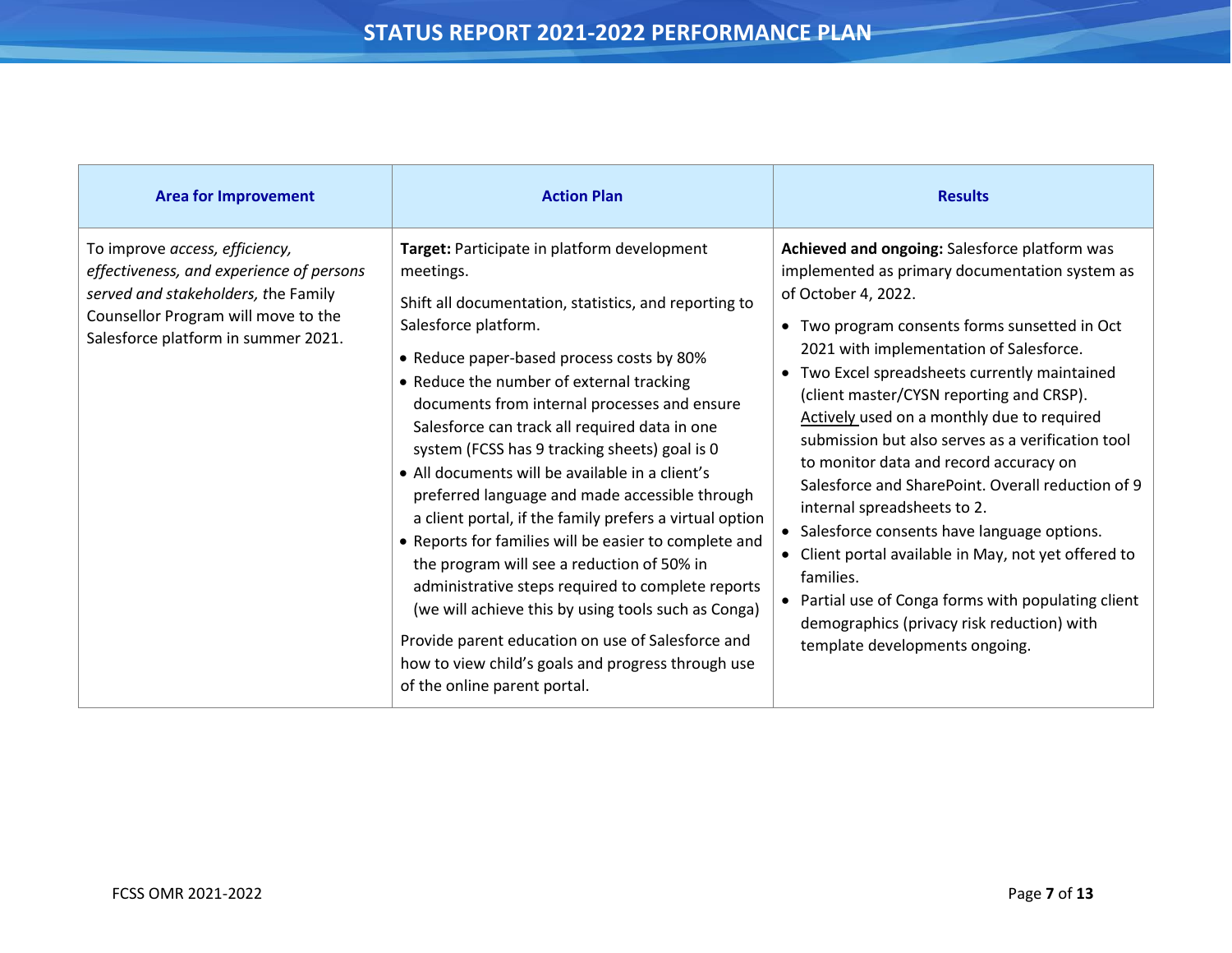#### <span id="page-7-0"></span>**SERVICE ACCESS**

**Analysis:** The Family Counsellor Support service provides immediate, short-term counselling and support services once a referral is received and intake is complete. The Burnaby/New Westminster CYSN Social Work Team identifies, screens clients, and prioritizes families for pickup by this program. While this is beneficial as it saves FCSS time for direct client service, it does create a time delay between FCSS indicating that they have capacity and receiving the next referral. For 2022/2023, the Family Counsellor will attend CYSN team meetings when appropriate to have more direct communication about referrals.

*"A longer period of support could be a great benefit." – Parent comment, discharge questionnaire*

| <b>Objective/Outcome</b>                                                       | <b>Performance Indicator</b><br>% of respondents who          | <b>Measure</b><br><b>Target</b> | <b>Achieved Outcome</b> |                |               |           |
|--------------------------------------------------------------------------------|---------------------------------------------------------------|---------------------------------|-------------------------|----------------|---------------|-----------|
|                                                                                | agree or strongly agree to                                    |                                 | <b>Applied To</b>       | 2021-2022      | 2020-2021     | 2019-2020 |
| Parents articulate the services<br>were provided in a timely<br>manner.        | It was quick and easy for me/us<br>to access services         | 90%                             |                         | 93%<br>(12/13) | 80%<br>(4/5)  | N/A       |
| Clients are able to access<br>services in the language of their<br>preference. | We were able to receive services<br>in our preferred language | 100%                            | All clients             | 84%<br>(11/13) | 100%<br>(5/5) | N/A       |
| Service is accessible to clients<br>virtually.                                 | We were able to access virtual<br>services.                   | 100%                            |                         | 93%<br>(12/13) | 40%<br>(2/5)  | N/A       |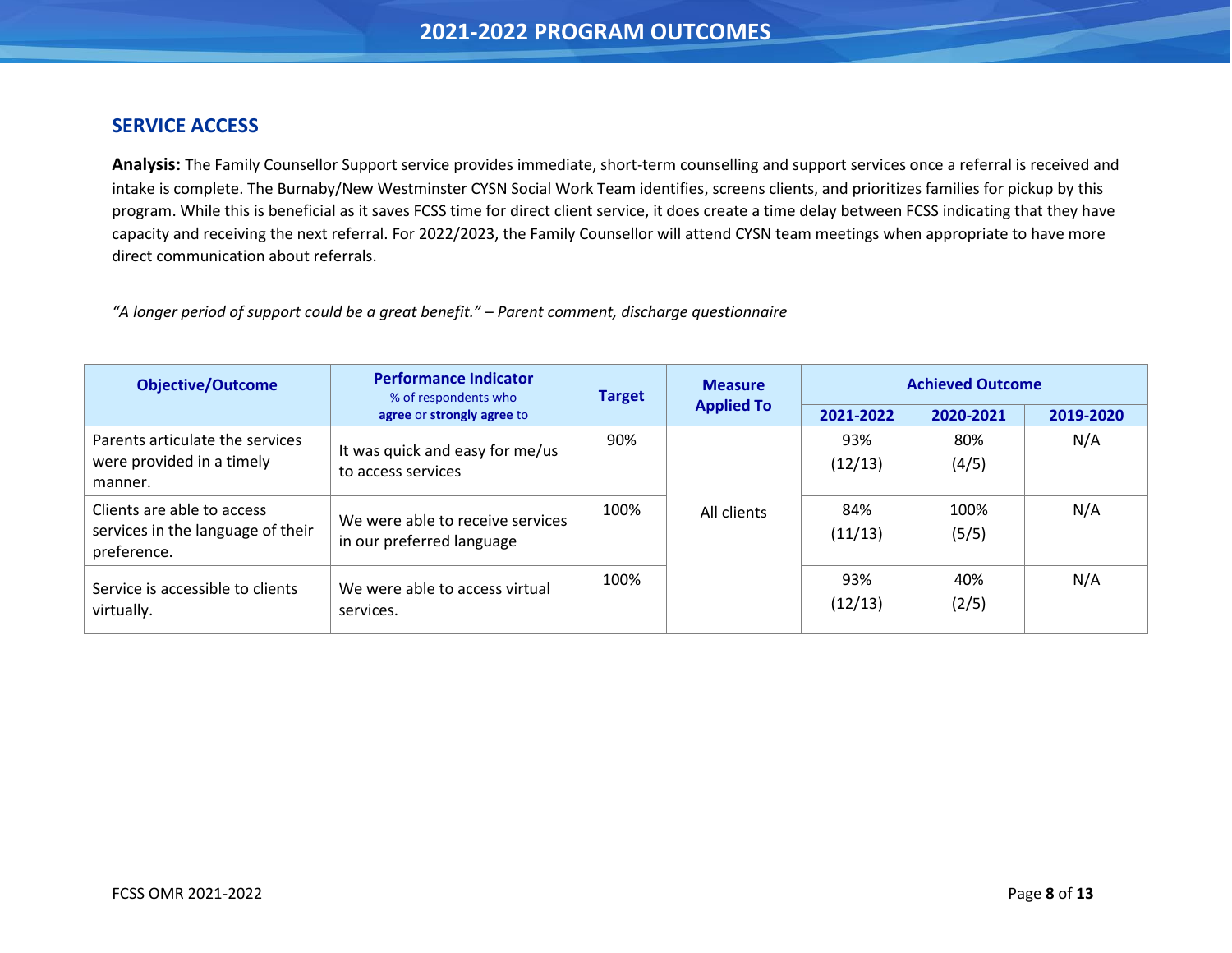#### <span id="page-8-0"></span>**RESOURCES USED TO ACHIEVE RESULTS FOR THE PERSONS SERVED (EFFICIENCY)**

**Analysis:** Direct service hours were significantly lower in this fiscal year. A number of factors contributed to this reduction in hours. Of the 22 referrals received in this fiscal year, 11 were discharged without receiving service. Upon receiving the referral, the Family Counsellor dedicated significant time to attempting contact with families and arranging initial meetings. Despite persistent efforts of FCSS program provide flexible service delivery opportunities, these families were unable to engage in service due to complex family circumstances. FCSS regularly consulted with CYSN referral sources to determine whether a referral should be pursued or discharged.

This program is staffed by a single Counsellor, therefore any staff illness, vacation, or leave results in reduced service hours.

*"It was most helpful for [child] to have a trusted adult to work through his anxieties and problems with him." – Parent feedback, discharge questionnaire*

| <b>Objective/Outcome</b>                                                                                   | <b>Performance Indicator</b>                          | <b>Measure</b> | <b>Target</b>                            |           | <b>Achieved Outcome</b> |           |  |
|------------------------------------------------------------------------------------------------------------|-------------------------------------------------------|----------------|------------------------------------------|-----------|-------------------------|-----------|--|
|                                                                                                            | 2021-2022                                             |                | <b>Applied To</b>                        | 2021-2022 | 2020-2021               | 2019-2020 |  |
| Family Counsellor will provide<br>675 hours direct services<br>including individual and group<br>sessions. | Direct service hours tallied from<br>monthly reports. | 675 hrs        | Family<br>Counsellor daily<br>statistics | 403       | 801                     | 619       |  |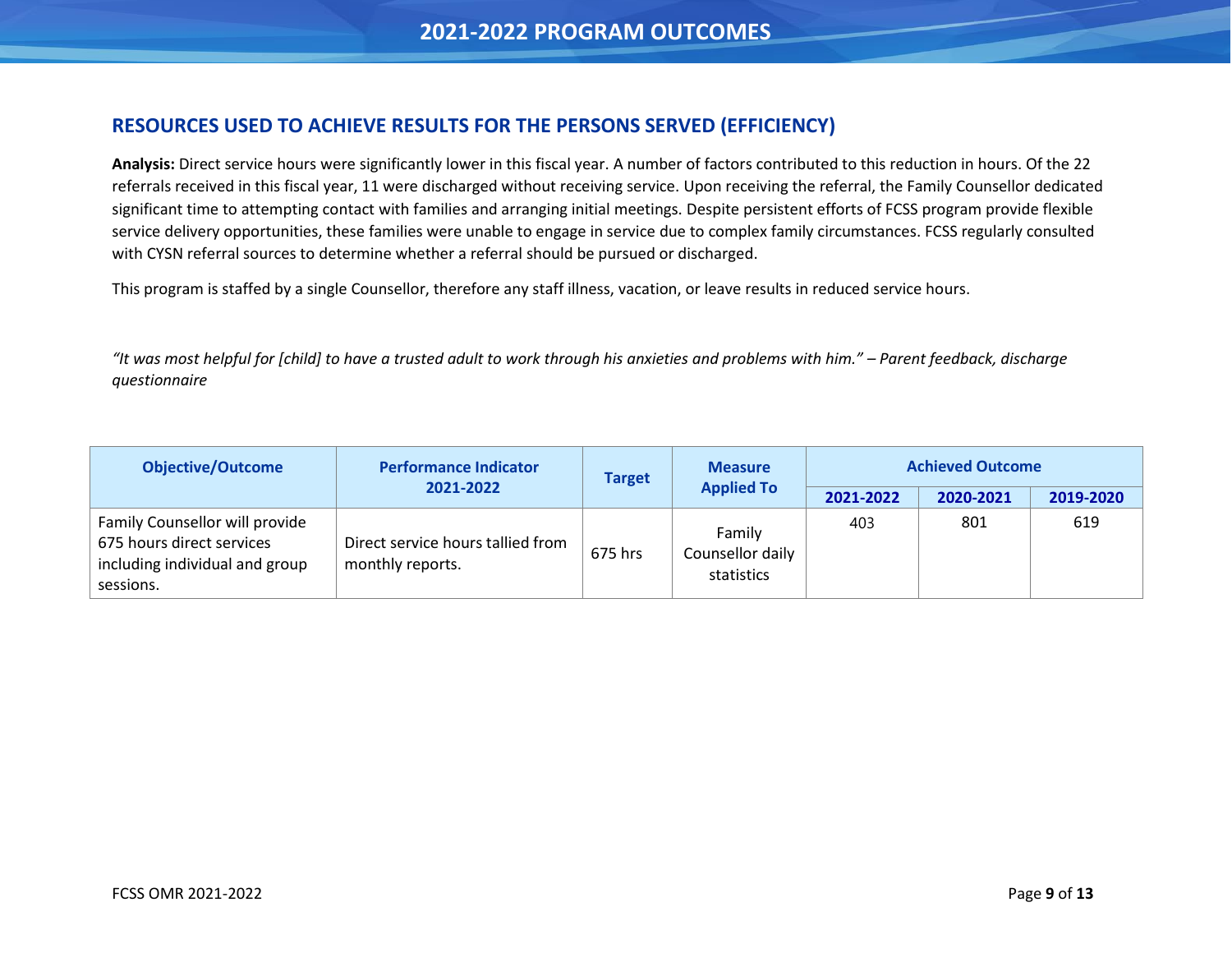#### <span id="page-9-0"></span>**RESULTS ACHIEVED FOR THE PERSONS SERVED (EFFECTIVENESS)**

**Analysis:** Although many families had challenges engaging in counselling services this year, those that were able to participate reported making progress towards their goals and identifying more hope for the future for their families than when they began the counselling process. In the 2022/2023 fiscal year the Family Counsellor program will incorporating the 6 Fs of Childhood Disability framework. Families will be introduced to the framework upon intake and encouraged to consider this framework when setting goals.

*"I got to reflect on events and learn to pause when needed, which was most helpful." Parent feedback, discharge summary*

| <b>Objective/Outcome</b>                                            | <b>Performance Indicator</b><br>% of respondents who          | <b>Target</b> |                   | <b>Measure</b>     |                 |                 | <b>Achieved Outcome</b> |  |
|---------------------------------------------------------------------|---------------------------------------------------------------|---------------|-------------------|--------------------|-----------------|-----------------|-------------------------|--|
|                                                                     | agree or strongly agree to                                    |               | <b>Applied To</b> | 2021-2022          | 2020-2021       | 2019-2020       |                         |  |
| Families/caregivers have<br>increased knowledge and have            | We have made progress toward<br>our goals                     | 90%           |                   | <b>All Clients</b> | 100%<br>(13/13) | 100%<br>(5/5)   | 100%<br>(16/16)         |  |
| gained skills to be able to help<br>their child achieve their goals | I have more awareness of hope<br>for the future in our family |               |                   | 83%<br>(10/12)     | 100%<br>(5/5)   | 100%<br>(16/16) |                         |  |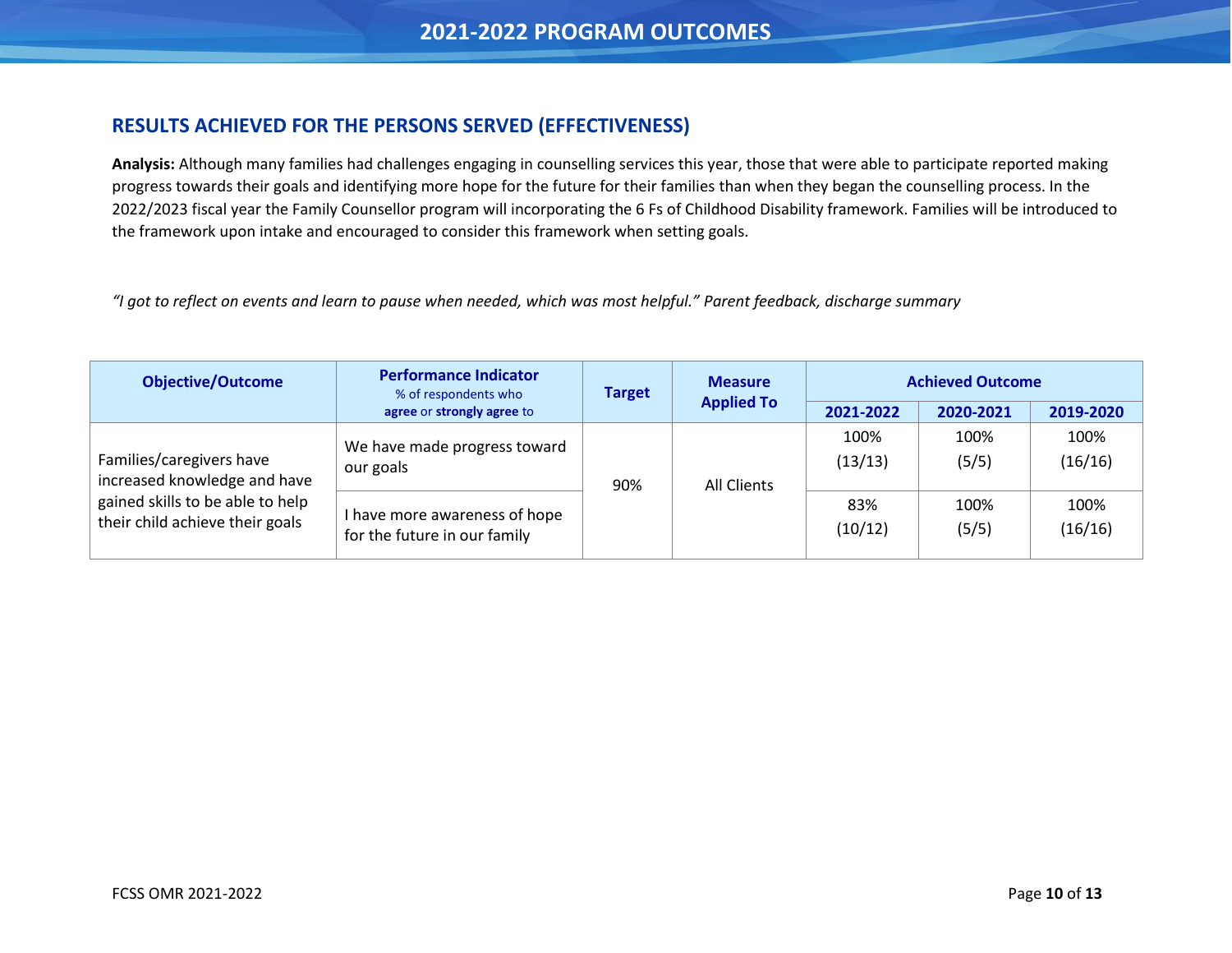#### <span id="page-10-0"></span>**EXPERIENCE OF SERVICES RECEIVED AND OTHER FEEDBACK – PERSONS SERVED**

**Analysis:** 100% of respondents to the 2021/2022 BCCFA Client Experience Survey being involved setting goals, being treated with respect and courtesy, and being satisfied with the quality of services received. One respondent did not agree with the statements "we have a clear understanding of the supports and services available from BCCFA" and two respondents had a neutral response to "services from the BCCFA have made a positive difference in our lives."

*"The Family Counsellor was a great fit for our family. She was able to understand and build a rapport. Thank you!" – Parent feedback, discharge questionnaire*

| <b>Objective/Outcome</b>                                                                      | <b>Performance Indicator</b><br>% of respondents who                                                  | <b>Measure</b><br><b>Target</b> |                   |                 | <b>Achieved Outcome</b> |           |
|-----------------------------------------------------------------------------------------------|-------------------------------------------------------------------------------------------------------|---------------------------------|-------------------|-----------------|-------------------------|-----------|
|                                                                                               | agree or strongly agree to                                                                            |                                 | <b>Applied To</b> | 2021-2022       | 2020-2021               | 2019-2020 |
| Parents/Guardians are always<br>involved in determining their<br>child's goals and strategies | We were involved in developing<br>our goals, strategies and/or<br>service plan                        | 100%                            |                   | 100%<br>(13/13) | 100%<br>(5/5)           | N/A       |
| The FCSS program provides clear<br>and understandable information<br>to all parents/guardians | We have a clear understanding<br>of the supports and services<br>available from the BCCFA             | 90%                             |                   | 93%<br>(12/13)  | N/A                     | N/A       |
| BCCFA programs make a positive<br>difference in clients' lives                                | Services from the BCCFA have<br>made a positive difference in our<br>lives                            | 95%                             | All clients       | 85%<br>(11/13)  | 100%<br>(5/5)           | N/A       |
| Parents/Guardians are always<br>treated with respect and<br>courtesy                          | We were treated with respect<br>and courtesy during our time<br>receiving services from BCCFA         | 100%                            |                   | 100%<br>(13/13) | 80%<br>(4/5)            | N/A       |
| Each BCCFA program provides<br>exceptional quality of service                                 | We were satisfied with the<br>quality of services we've<br>received from the BC Centre for<br>Ability | 95%                             |                   | 100%<br>(13/13) | 80%<br>(4/5)            | N/A       |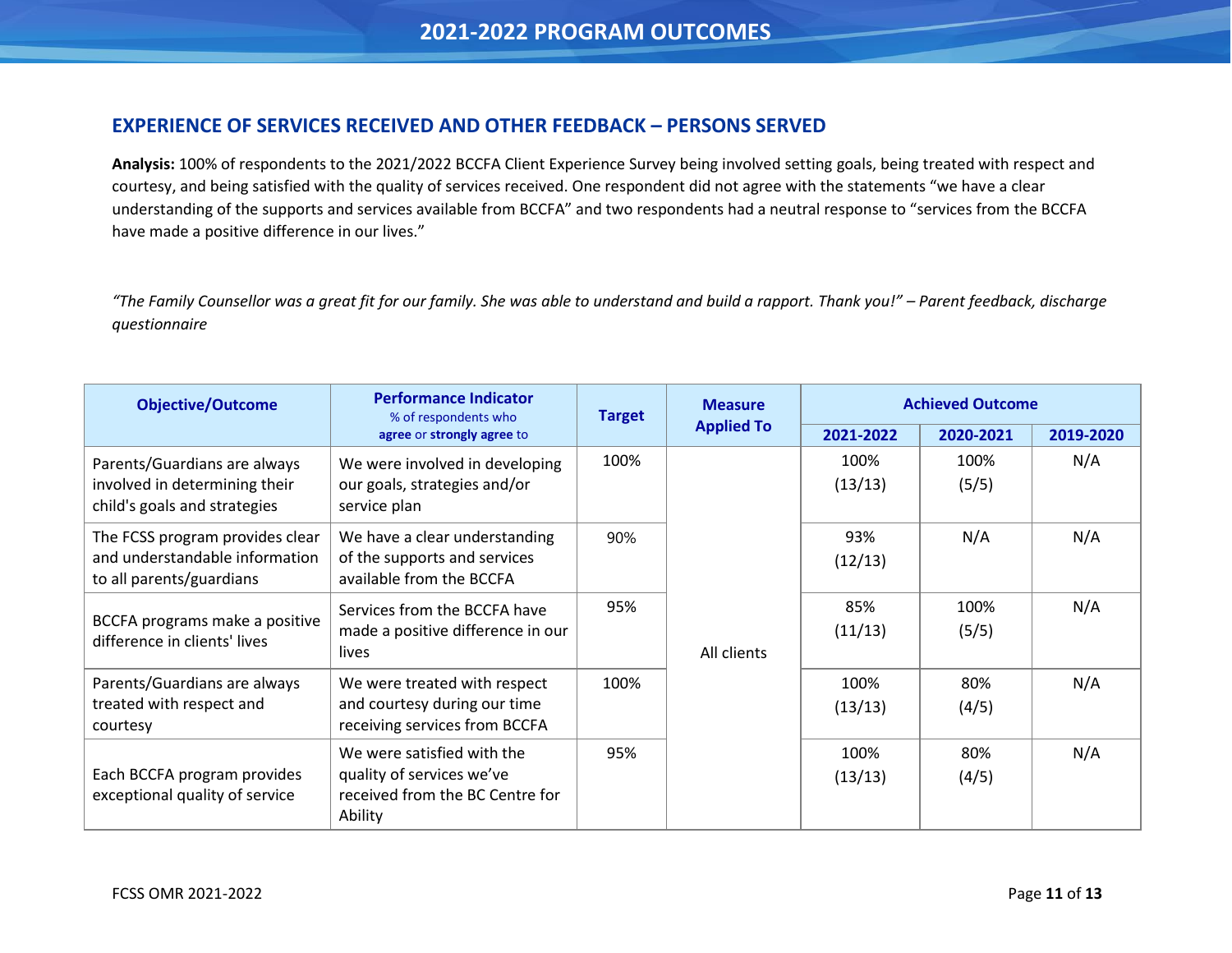#### <span id="page-11-0"></span>**EXPERIENCE OF SERVICES RECEIVED AND OTHER FEEDBACK – STAKEHOLDERS**

**Analysis:** The Family Counsellor Support Services program works closely with the CYSN team that coordinates referrals. In 2021/2022, bimonthly meetings were held to review program statistics and referrals. Increased collaboration with the CYSN team would be extremely beneficial in coordinating more timely referrals. Prior to the change in staffing in FCSS, a plan was made for the Family Counsellor to attend some CYSN team meetings for more collaboration. When a new Family Counsellor is hired in 2022/2023, they will have the opportunity to attend these meetings regularly.

During the BCCFA CARF Accreditation process in March 2022, one of the CYSN representatives was consulted by the surveyor and provided feedback to them about the effectiveness and efficiency of the Family Counsellor Program. This was the first time the FCSS program went through the accreditation process, and we are pleased to report that there were no recommendations.